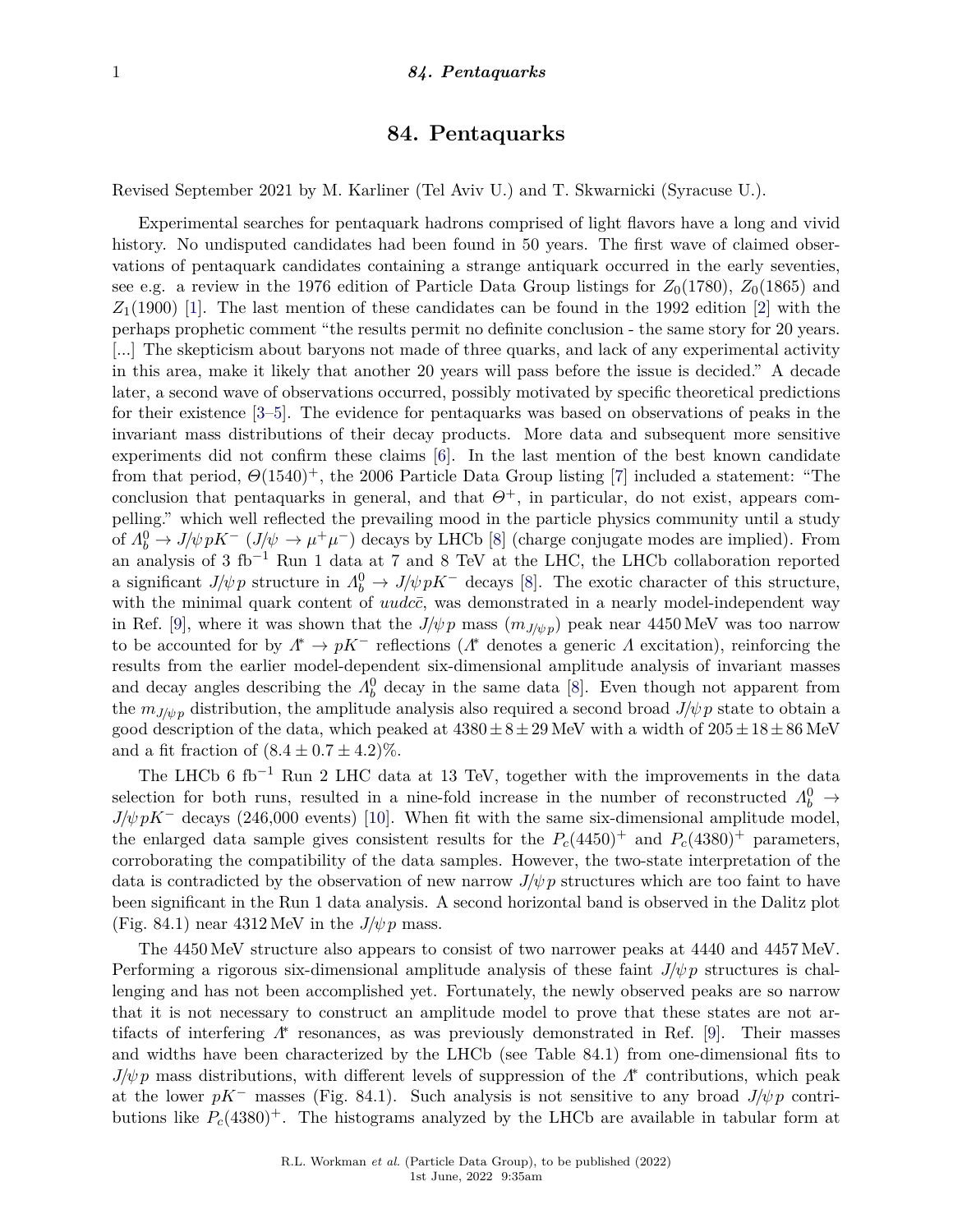

**Figure 84.1:** Dalitz plot distributions for  $\Lambda_b^0 \to J/\psi pK^-$  decays as observed by LHCb.

## [https://www.hepdata.net/record/89271.](https://www.hepdata.net/record/89271)

The fit chosen by the LHCb for the central mass and width values is displayed in Fig. 84.2. The  $P_c(4312)^+$  state peaks right below the  $\Sigma_c^+ \overline{D}^0$  threshold and has statistical significance over 7*.6σ*. The  $P_c(4457)^+$  state peaks right below the  $\Sigma_c^+ \overline{D}^{*0}$  threshold, while the  $P_c(4440)^+$  state peaks about 20 MeV below it. The significance of the two-peak versus one-peak hypothesis for the 4450 MeV structure is over  $5.4\sigma$ , rendering the single peak interpretation of this region obsolete. The six-dimensional amplitude analysis reported in Ref. [\[8\]](#page-6-6), which provided evidence for the  $P_c(4380)^+$ state, is obsolete since it used the single  $P_c(4450)^+$  state and it lacked the  $P_c(4312)^+$  state. Furthermore, it used the helicity formalism in which the half-integer spin of the proton was not aligned properly between the different  $\Lambda_b$  decay chains [\[11,](#page-6-9) [12\]](#page-6-10). The newer one-dimensional analysis by LHCb [\[10\]](#page-6-8) was not sensitive to wide  $P_c^+$  states. The LHCb result from the six-dimensional amplitude analysis of the Cabibbo suppressed channel  $\Lambda_b^0 \to J/\psi p \pi^-$  [\[13\]](#page-6-11), which contains a statistically marginal evidence for the sum of the  $P_c^+$  and the  $Z_c(4200)^-$  contributions, took extensive input from Ref. [\[8\]](#page-6-6) and, like the  $P_c(4380)^+$  state, should be treated with caution until the both amplitude analyses are completed on the enlarged data sets with the modified helicity formalism.

While  $\Sigma_c \bar{D}^{(*)}$  states had been predicted [\[14–](#page-6-12)[17\]](#page-6-13) before the first LHCb results [\[8\]](#page-6-6), after these results became known, many theoretical groups interpreted the  $P_c(4450)^+$  and  $P_c(4380)^+$  states in terms of diquarks and triquarks as building blocks of a compact pentaquark [\[18–](#page-6-14)[24\]](#page-7-0). In a different strategy, a tentative attempt has been made to treat the full 5-body dynamics, leading to states below the lowest threshold for spontaneous dissociation [\[25\]](#page-7-1). In the first implementation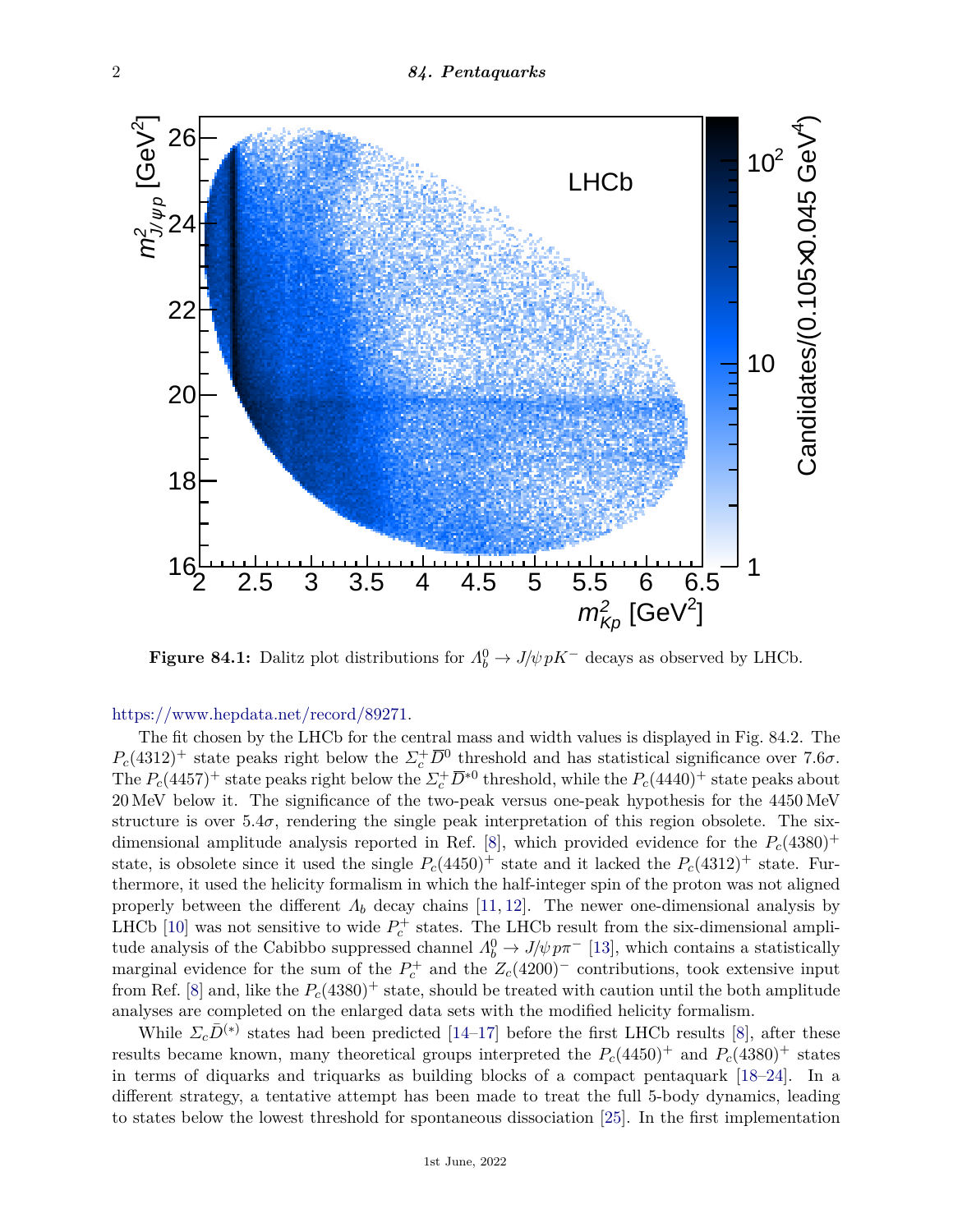**Table 84.1:** Summary of the narrow  $P_c^+$  properties, interpreted as Breit-Wigner resonances. The central values are based on the fit displayed in Fig. 84.2.

| <b>State</b>  | $M$ [MeV]                      | $\Gamma$ [MeV ] (95\% CL)                                                 | $\mathcal{R}$ [%] |
|---------------|--------------------------------|---------------------------------------------------------------------------|-------------------|
| $P_c(4312)^+$ | $4311.9 \pm 0.7^{+6.8}_{-0.6}$ | $9.8 \pm 2.7^{+3.7}_{-4.5}$ (< 27) $0.30 \pm 0.07^{+0.34}_{-0.09}$        |                   |
| $P_c(4440)^+$ | $4440.3 \pm 1.3_{-4.7}^{+4.1}$ | $20.6 \pm 4.9^{+8.7}_{-10.1} \le 49$   $1.11 \pm 0.33^{+0.22}_{-0.10}$    |                   |
| $P_c(4457)^+$ | $4457.3 \pm 0.6_{-1.7}^{+4.1}$ | $6.4 \pm 2.0^{+5.7}_{-1.9} \leq 20$ $\big  0.53 \pm 0.16^{+0.15}_{-0.13}$ |                   |



**Figure 84.2:** Fit to the  $J/\psi p$  mass distribution, in which events were weighted to suppress  $\Lambda^* \to$ *pK*<sup>−</sup> backgrounds, of three Breit-Wigner functions and a sixth-order polynomial background. This fit was used to determine the central values of the masses and widths of the  $P_c^+$  states reported by LHCb. The mass thresholds for the  $\Sigma_c^+ \overline{D}^0$  and  $\Sigma_c^+ \overline{D}^{*0}$  final states are superimposed.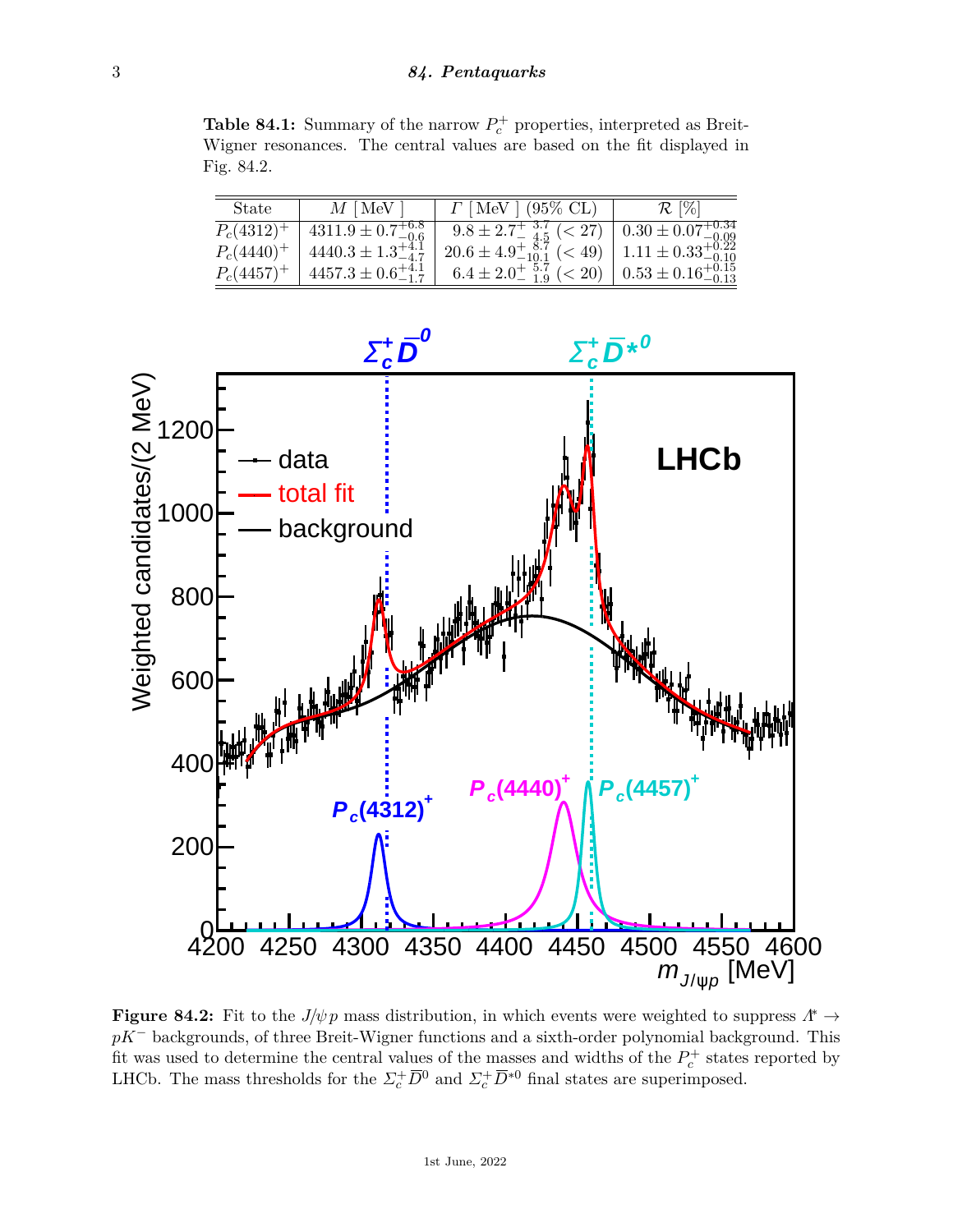#### 4 *84. Pentaquarks*

of the former approach [\[18\]](#page-6-14), the pentaquark mass splitting was generated mostly by the change of angular momentum between the sub-components (*L*) from zero to one, which would also make the heavier state narrower and of opposite parity. Explicit modeling of multiquark systems [\[26\]](#page-7-2) questions if centrifugal barrier factor provides enough width suppression via spatial separation of *c* and  $\bar{c}$  quarks at these masses, as the phase space for  $J/\psi p$  decay is very large (more than 400 MeV). Also, the observed mass splitting was too small to be only due to the mechanism proposed in Ref. [\[18\]](#page-6-14) and required fine-tuning of such models. A variation of this model, in which the heavy (*cu*) diquark couples with heavy  $\bar{c}$  to form colored triquark attracting the light diquark (*ud*), has been re-implemented for the narrow  $P_c^+$  states [\[27\]](#page-7-3). In this model, the  $P_c(4440)^+$  and  $P_c(4457)^+$ states are accommodated via spin-orbit interactions for the  $L = 1$  states, while the  $P_c(4312)^+$  is one of the  $L = 0$  states. However, the mass prediction for the latter is off by  $(-72 \pm 29)$  MeV [\[27\]](#page-7-3). This work was later extended to  $SU(3)_F$  [\[28\]](#page-7-4). The width dilemma becomes more severe in view of the narrow widths of the newly observed states (Table 84.1), especially for the  $L = 0$   $P_c(4312)^+$  state, and requires a different origin of potential barrier between  $c$  and  $\bar{c}$  than angular momentum [\[27,](#page-7-3)[29\]](#page-7-5), which remains a subject of theoretical controversy. Measurement of spin-parity of  $P_c(4312)^+$ ,  $P_c(4440)^+$  and  $P_c(4457)^+$  will be crucial for testing these and alternative theoretical ideas discussed in the following.

More effective width suppression mechanism is offered by a loosely bound charmed baryonanticharmed meson molecular model, in which  $c$  and  $\bar{c}$  can be separated by much larger distances, resulting in a smaller probability of them getting close enough to each other in order to make a *J/ψ*. Since molecular binding energy cannot be large, such molecules are in *S*-wave, so their masses must be near the sum of the baryon and meson masses and their spin and parity are inherited from their constituent hadrons [\[17\]](#page-6-13). The mass coincidence of the  $P_c(4312)^+$  and of  $P_c(4457)^+$  states, with the two related thresholds,  $\Sigma_c^+ \overline{D}^0$  and  $\Sigma_c^+ \overline{D}^{*0}$ , provides very strong experimental evidence in favor of this interpretation. Given how close  $P_c(4312)^+$  is to the  $\Sigma_c^+ \overline{D}{}^0$  threshold, it might be a virtual rather than a bound state [\[30\]](#page-7-6). Since the spins of  $\Sigma_c^+$  and of  $\overline{D}^{*0}$  can be combined in two different ways, the narrow  $P_c(4440)^+$  peak also finds natural explanation in this physical picture. It cannot be a virtual state since it is sufficiently below the  $\Sigma_c^+ \overline{D}^{*0}$  threshold.

It is worth stressing that other baryon-meson combinations,  $\Lambda_c^{(*)+} \bar{D}^{(*)0}$  and  $\chi_{cJ} p$  are not expected to bind [\[14,](#page-6-12) [31\]](#page-7-7). Before the first pentaquark observation [\[8\]](#page-6-6) heavy quark symmetry was used to show that, in addition to the three  $\Sigma_c \overline{D}{}^{(*)0}$  states, one expects four  $\Sigma_c^* \overline{D}{}^{(*)0}$  states, for a total of seven [\[32\]](#page-7-8). Indeed, additional states at, or below, the  $\Sigma_c^{*+} \overline{D}$  and  $\Sigma_c^{*+} \overline{D}^*$  thresholds, are expected [\[33–](#page-7-9)[36\]](#page-7-10). Since  $\Sigma_c^{*+}$  width is likely around 15 MeV [\[37\]](#page-7-11). more than the width of either  $P_c(4312)^+$  or  $P_c(4457)^+$ , it is important to keep in mind that a molecule is typically as broad as the constituents<sup>[1](#page-3-0)</sup> [\[38](#page-7-12)[–40\]](#page-7-13). For a review on hadronic molecules, see [\[41,](#page-7-14) [42\]](#page-7-15).

It is useful to consider the  $P_c(4312)^+$ ,  $P_c(4440)^+$  and  $P_c(4457)^+$  narrow pentaquarks together with several analogous exotic states with hidden charm and bottom in the meson sector. This provides additional significant motivation for the molecular model. At least five exotic mesons are close to thresholds of two heavy-light mesons:  $X(3872)$  [\[43–](#page-7-16)[46\]](#page-7-17),  $Z_b(10610)$  and  $Z_b(10650)$  in the bottomonium sector [\[47–](#page-7-18)[51\]](#page-7-19) and  $Z_c(3900)$  [\[52](#page-7-20)[–56\]](#page-7-21) and  $Z_c(4020)$  [\[57–](#page-7-22)[59\]](#page-8-0) in the charmonium sector (see Table II in Ref. [\[60\]](#page-8-1); for reviews of experimental information see Ref. [\[61,](#page-8-2)[62\]](#page-8-3), as well as *Spectroscopy of Mesons Containing Two Heavy Quarks* and *Heavy Non-qq*¯ *Mesons* in the current Review of Particle Properties. These states share several important features: a) their masses are near thresholds and their spin and parity correspond to *S*-wave combination of the two mesons; b) they are very narrow, despite very large phase space for decay into quarkonium  $+$  pion(s); c) the branching fractions for "fall apart" mode into two mesons are much larger than branching fractions

<span id="page-3-0"></span><sup>&</sup>lt;sup>1</sup>This feature gets changed if systems are more deeply bound.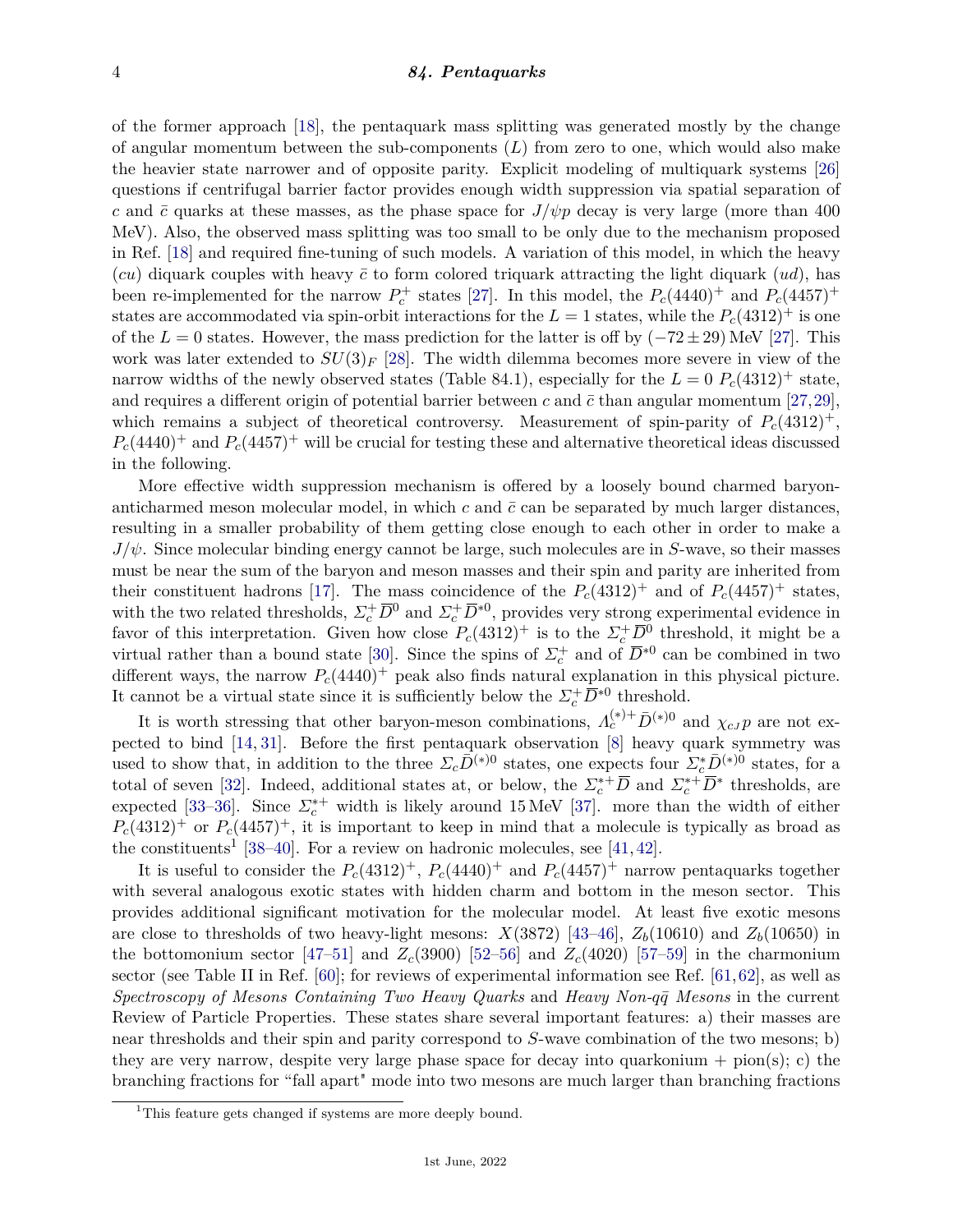#### 5 *84. Pentaquarks*

for decay into quarkonium and pion(s). So far, there is no experimental evidence for states at two pseudoscalar thresholds (*DD* and *BB*), implying that pseudoscalar exchange is essential for binding in meson-meson systems.

The above provide a strong hint that these states are deuteron-like loosely bound states of two heavy mesons [\[63–](#page-8-4)[71\]](#page-8-5). It is then natural to conjecture that similar bound states might exist of two heavy baryons [\[72,](#page-8-6)[73\]](#page-8-7), or a meson and a baryon or a baryon and an antibaryon, leading to a rather accurate prediction of the  $P_c(4457)^+$  mass as  $3/2^ \Sigma_c\overline{D}{}^*$  molecule (the mass threshold is 4460 MeV for  $\Sigma_c^+ D^{*0}$  and 4464 MeV for  $\Sigma_c^{++} D^{*-}$ ) [\[17,](#page-6-13) [60\]](#page-8-1), following similar predictions obtained in a wider framework of doubly heavy baryon-meson hadronic molecules, which might include mixtures of various two-hadron states [\[14](#page-6-12)[–16,](#page-6-15) [31\]](#page-7-7). However, single pion exchange is not possible in  $\Sigma_c^+ \overline{D}{}^0$ system, thus the existence of  $P_c(4312)^+$  points to importance of vector or two-pion exchanges in baryon-meson molecules. Two-pion exchange in *DD* system is highly suppressed, because the intermediate state is  $D^*\bar{D}^*$ , which is 282 MeV heavier than  $D\bar{D}$ . On the other hand, there is little suppression in the  $\Sigma_c D$  system, because the dominant intermediate state is  $\Lambda_c D^*$  which is just 25 MeV lighter than  $\Sigma_c \bar{D}$  [\[74\]](#page-8-8). In a generic hadronic molecule it is essential that the two hadrons are heavy, in order to minimize the repulsive kinetic energy [\[72,](#page-8-6) [73,](#page-8-7) [75\]](#page-8-9).

Following the initial LHCb discovery [\[8\]](#page-6-6), several groups carried out a detailed analysis of the  $P_c^+$  states as hadronic molecules [\[76–](#page-8-10)[85\]](#page-8-11) followed by further analyses [\[35,](#page-7-23)[86–](#page-8-12)[110\]](#page-9-0) after the updated LHCb results  $[10]$ . Partial widths of all the allowed decay channels for the  $P_c$  states have been estimated within a specific model in the molecular picture [\[111\]](#page-9-1). The most striking result is that  $P_c(4312)$  decays are totally dominated by the  $D^*A_c$  channel. This channel is also expected to be very prominent in decays of  $P_c(4440)$  and  $P_c(4457)$ . A recent theoretical analysis reaches an opposite conclusion, on the basis of the data available so far, expecting a rather small signal in the  $D^{(*)}$ *Λ*<sub>*c*</sub> channels [\[112\]](#page-9-2). Obviously, experimental determination of the branching fraction of these channels is of high priority.

The *P<sup>c</sup>* states have also been-interpreted as so called hadro-charmonium [\[113\]](#page-9-3), a bound state of relatively compact charmonium states with light hadronic matter. It was proposed that  $P_c(4440)^+$ and  $P_c(4457)^+$  are spin-split  $\psi(2S)p$  bound states with  $J^P = \frac{1}{2}$ 2  $−$  and  $\frac{3}{2}$  $^{-}$ , while *P*<sup>*c*</sup>(4312)<sup>+</sup> is a *χc*<sub>0</sub>*p*</sub> bound state with  $J^P = \frac{1}{2}$  $\overline{2}$ + [\[114\]](#page-9-4). While very interesting from the theoretical point of view, it is not at all clear why the binding energies between charmonia and the nucleon should conspire to produce states so close to the  $\Sigma_c\overline{D}$  and  $\Sigma_c\overline{D}$ <sup>\*</sup> thresholds. Moreover, the predicted widths of  $P_c(4440)^+$  and  $P_c(4457)^+$  are too big by a factor ~ 2-3. One should also keep in mind that the molecular and hadro-charmonium pictures provide opposite predictions for the parity of  $P_c(4312)^+$ . In principle LHCb can check the spin and parity through partial wave analysis, but at present it is not known if systematic uncertainties can be sufficiently reduced to make such an analysis conclusive.

Shortly after the initial experimental discovery it was conjectured that the  $P_c(4450)^+$  reflects the presence of a triangle singularity near the  $\chi_{c1}p$  threshold [\[115–](#page-9-5)[118\]](#page-9-6). These explanations are no longer viable, since the  $P_c(4440)^+$  mass is not at any threshold and the  $P_c(4312)^+$  and  $P_c(4457)^+$ peak slightly below the  $\Sigma_c^+ \overline{D}{}^0$  and  $\Sigma_c^+ \overline{D}{}^{*0}$  thresholds. The  $P_c(4457)^+$  mass is exactly at  $\Lambda_c^{*+} \overline{D}{}^0$ threshold, but LHCb has demonstrated that the observed peaking is narrower in the data than expected from the triangle-diagram when a realistic width of the excited *D*<sup>−</sup> *s* state exchanged in the triangle is used (Supplemental Material in Ref. [\[10\]](#page-6-8)).

More extensive pre-2019 reviews of some of the theoretical issues can be found in Refs. [\[119,](#page-9-7)[120\]](#page-9-8). Two recent relevant reviews are Refs. [\[121,](#page-9-9) [122\]](#page-9-10).

So far the  $P_c^+$  states have been observed by only one experiment in only one channel. It is essential to explore other possible experimental channels, such as  $P_c \to \Lambda_c \bar{D}^{(*)}$ ,  $\eta_c p$  [\[112\]](#page-9-2). These channels are however much more experimentally challenging than  $P_c \to J/\psi p$ . Proposals have also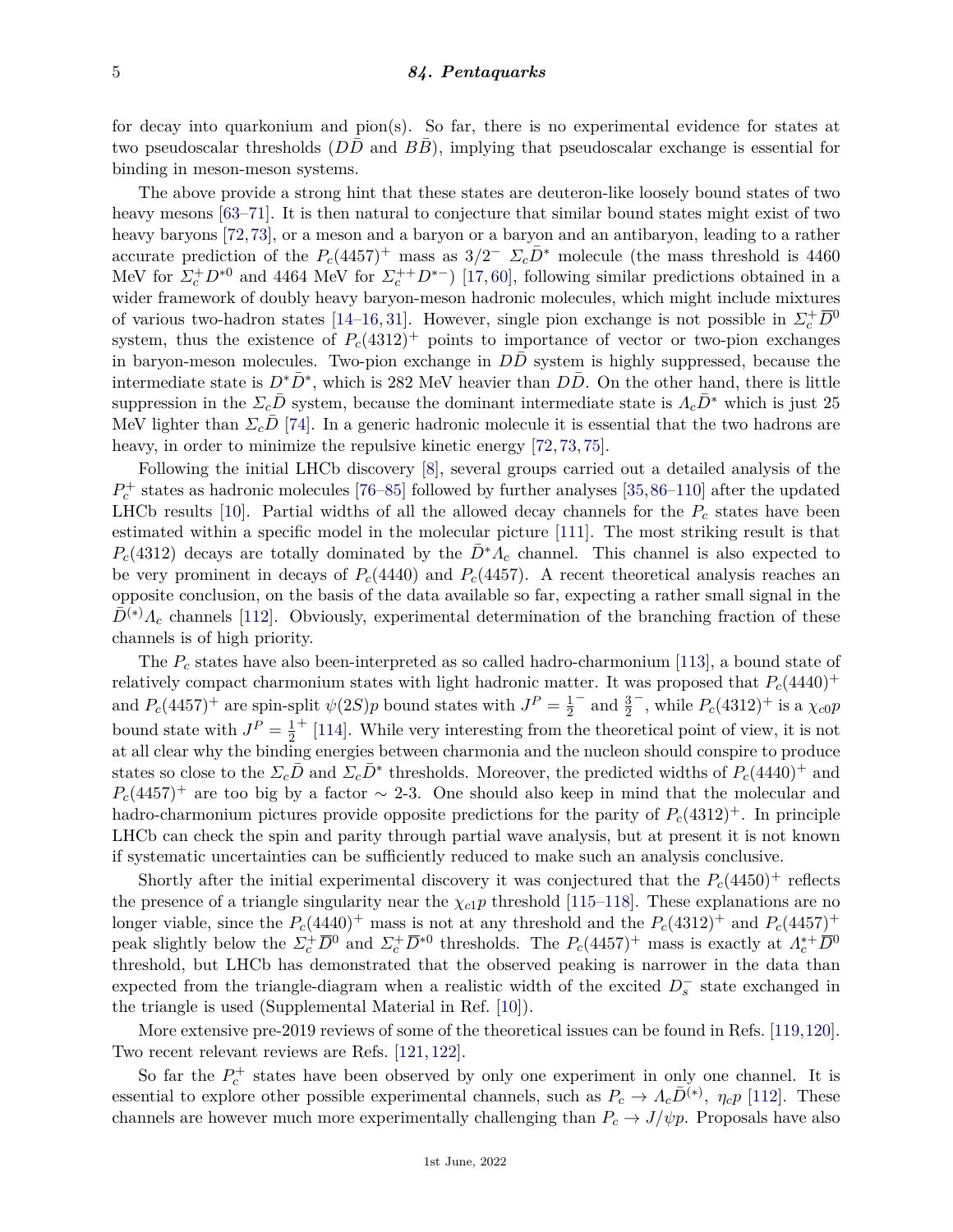#### 6 *84. Pentaquarks*

been made to search for heavy pentaquarks in photo-production [\[123–](#page-9-11)[130\]](#page-10-0). Ref. [\[131\]](#page-10-1) discusses photoproduction within the string-junction physical picture of the pentaquarks. Photoproduction is also related to recent work on  $J/\psi(\eta_c)N$  scattering on the lattice [\[132\]](#page-10-2) and on computation of  $J/\psi(\eta_c)N$  and  $\Upsilon(\eta_b)N$  cross sections [\[133\]](#page-10-3). In addition, pentaquark production has been discussed in the context of antiproton-deuterium collisions [\[134\]](#page-10-4), of heavy ion collisions at LHC [\[135\]](#page-10-5), in *pA* collisions [\[136\]](#page-10-6) and in pion-induced processes [\[137–](#page-10-7)[139\]](#page-10-8). The GlueX Collaboration reported negative search results for the  $P_c^+$  states in photo-production at JLAB [\[140\]](#page-10-9). Within the large experimental errors and considerable theoretical model dependence these results do not contradict the molecular interpretations of the narrow  $P_c^+$  states, especially in view of the  $P_c$  decay being likely dominated by  $\Lambda_c\bar{D}^{(*)}$  modes [\[111,](#page-9-1) [141\]](#page-10-10). It has been suggested to determine the pentaquark photo-couplings and branching ratios by measuring the polarization transfer between the incident photon and the outgoing proton in the exclusive photo-production of  $J/\psi$  near threshold [\[142\]](#page-10-11).

As noted in e.g. [\[17\]](#page-6-13), bottom analogues of the  $P_c^+$  might well exist, but experimental search for such states involves very significant challenges. It is therefore hardly surprising that they have not been observed so far. A detailed discussion is beyond the scope of the current review.

Recently, the LHCb collaboration has obtained a  $3.1\sigma$  evidence for a  $P_c^+ \rightarrow J/\psi p$  state in the four-dimensional amplitude analysis of about 800  $B_s^0 \to J/\psi p\bar{p}$  ( $J/\psi \to \mu^+\mu^-$ ) decays [\[143\]](#page-10-12). The mass of the state,  $4337^{+7}_{-4} \pm 2$  MeV, is not compatible with the the  $P_c(4312)^+$  state at 3.1 standard deviations. The width is relatively small,  $29^{+26}_{-12} \pm 14$  MeV. The present data do not provide sufficient discrimination between various  $J<sup>P</sup>$  assignments. Its mass is about 19 MeV higher than the  $\Sigma_c^+ \bar{D}^0$  threshold and about 16 MeV lower than the  $\chi_{c0} p$  threshold. At present, no specific explanation for this structure has been proposed, but some intriguing ideas have been raised in Ref. [\[144\]](#page-10-13). Since the statistical significance of this evidence is marginal, more data are required before this state is considered experimentally established.

Similarly inconclusive  $3.1\sigma$  evidence for a  $P_{cs}^0 \rightarrow J/\psi \Lambda$  structure was observed by the LHCb collaboration in the six-dimensional amplitude analysis of about 1750  $\Xi_b^-$  → *J/ψ ΛK*<sup>-</sup> (*J/ψ* →  $\mu^+\mu^-$ ,  $\Lambda \to p\pi^-$  decays [\[12\]](#page-6-10). The strange counterparts of  $P_c^+$  states have been predicted in both molecular and compact pentaquark models [\[15,](#page-6-16) [98,](#page-9-12) [100,](#page-9-13) [145–](#page-10-14)[147\]](#page-10-15). When interpreted as a single peak, its mass,  $4458.8 \pm 2.9^{+4.7}_{-1.1}$  MeV, is 15 MeV above the  $\Xi_c^{0'}\bar{D}^0$  threshold and 18 MeV below the  $\mathcal{Z}_c^0 \bar{D}^{*0}$  threshold. Its width,  $17.3 \pm 6.5^{+8.0}_{-5.7}$  MeV, is relatively narrow, thus plausibly could be interpreted as a loosely bound  $\Xi_c^0 \bar{D}^{*0}$  state. However, in the latter model two states are expected with  $J^P$  equal to  $1/2^-$  and  $3/2^-$ . In fact, the LHCb data are consistent with such hypothesis, under which  $4454.9 \pm 2.7$  MeV ( $\Gamma = 7.5 \pm 9.7$  MeV) and  $4467.8 \pm 3.7$  MeV ( $\Gamma = 5.2 \pm 5.3$  MeV) mass (width) estimates are obtained (statistical errors only). It is worth noting, that the *SU*(3) flavor structure of  $\Xi_c^0 \bar{D}^{*0}$  states is different from that of  $\Sigma_c^+ \bar{D}^{*0}$  states, since  $\Xi_c^0$  belongs to the charmed baryon triplet, unlike  $\Sigma_c^+$ , which together with  $\Xi_c^0$  $\int$ , belong to the charmed baryon sextet. More data are required to experimentally establish this structure, clarify its composition, and determine the related quantum numbers.

If  $P_{cs}(4459)^0$  indeed is a  $\Xi_c^0 \bar{D}^{*0}$  molecule, there likely exists another state, corresponding to  $\Xi_c^{\prime}\bar{D}^*$  [\[15,](#page-6-16)[98,](#page-9-12)[100,](#page-9-13)[145](#page-10-14)[–147\]](#page-10-15), with a mass shifted upwards by approximately  $\Xi_c^{\prime}$  –  $\Xi_c$  mass difference [\[148\]](#page-10-16), i.e. about 108 MeV [\[37\]](#page-7-11). Experimental determination whether yet additional  $\mathcal{Z}_c^{(*,i)}\bar{D}^{(*)0}$ states actually exist will provide a useful testing ground for the various theoretical approaches which have been used to predict them.

In hidden-charm exotics discussed above, the charmed and the anticharmed quarks can form a charmonium and thereby decouple from the light quarks. The molecular model provides an efficient mechanism to suppress such decays, thus making these states narrow. This type of exotic states, should not be confused with exotic hadrons containing two heavy quarks, rather than a heavy quark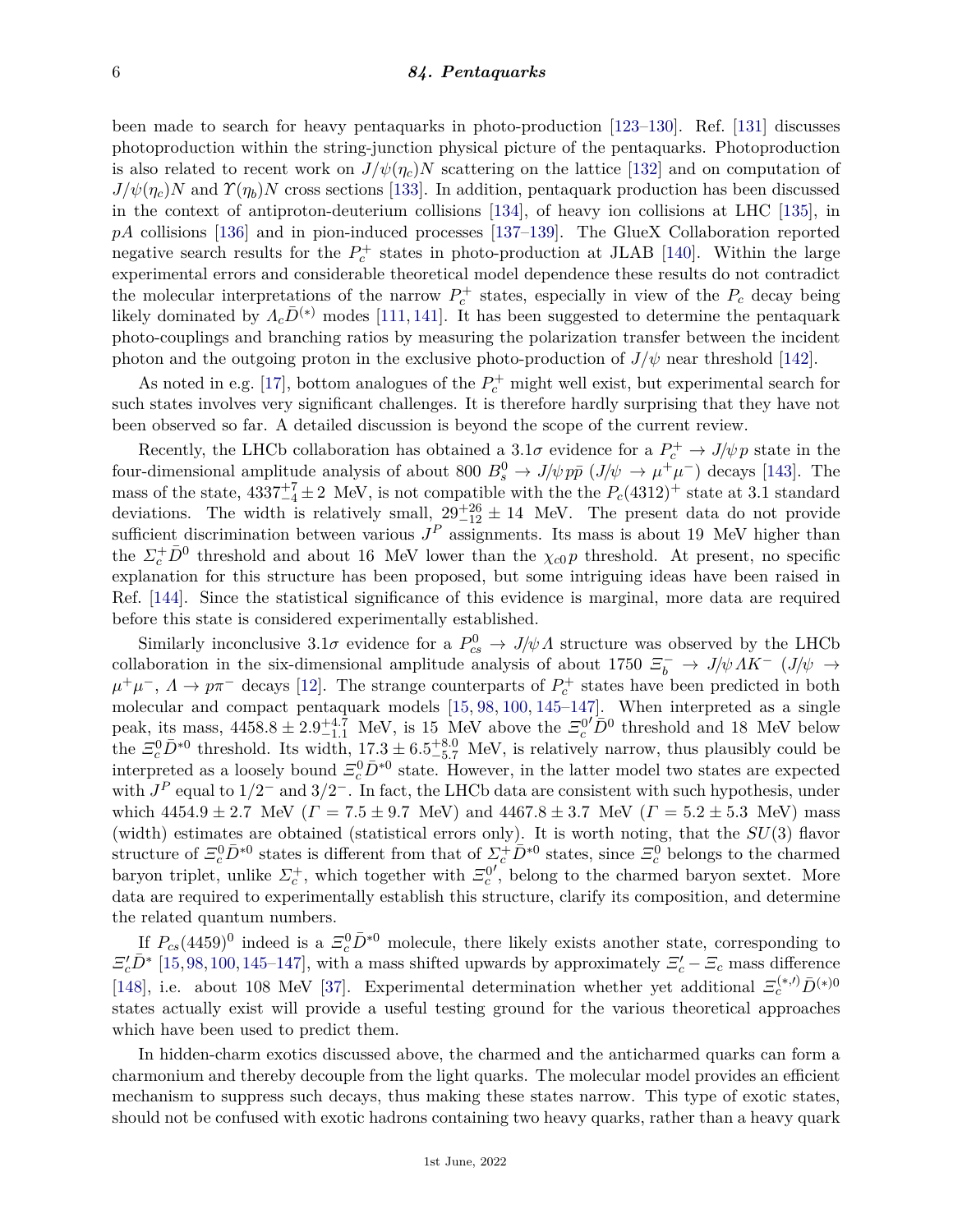and a heavy antiquark. Such a decoupling is impossible in exotics which contain two heavy quarks. This has far-reaching consequences.

The first exotic hadron containing two heavy quarks has recently been reported by LHCb [\[149,](#page-10-17) [150\]](#page-10-18) and deserves a separate review. Here we briefly discuss only the essential distinction vs. hiddencharm pentaquarks. The reported  $T_{cc}^+$  state has quark content  $cc\bar{u}\bar{d}$ ,  $I = 0$  and likely  $J^P = 1^+$ , and mass about 300 keV below the  $D^0D^{*+}$  threshold. Its width is a fraction of an MeV. The phase space available for decay is tiny due to absence of the decoupling mechanism. Therefore the narrow width of  $T_{cc}^+$  is natural in both the compact tetraquark model and in those molecular models which predict the mass very close to the  $D^0D^{*+}$  threshold. On the other hand, for sufficiently heavy quarks, e.g. *bbud*, such open heavy-flavor exotics are genuine compact tetraquarks which are *stable* under strong interactions; see discussion and references in Refs. [\[149,](#page-10-17) [150\]](#page-10-18).

It is quite possible that compact tetraquark states exist also for states with hidden-flavor, but such states are expected to be broader because of the decoupling mechanism. In fact, there is plenty of evidence for them in form of mass structures in  $J/\psi \phi$  [\[151](#page-10-19)[–156\]](#page-10-20),  $J/\psi J/\psi$  [\[157\]](#page-10-21),  $Z_c(4430)^+$   $\rightarrow$  $\psi(2S)\pi^+$  [\[158](#page-10-22)[–160\]](#page-10-23) and others, although alternative explanations of these structures have been also proposed. Analogous configurations may also exist for pentaquarks, but there is no firm evidence for them yet.

### <span id="page-6-0"></span>*References*

- [1] T. G. Trippe *et al.* (Particle Data Group), [Rev. Mod. Phys.](http://doi.org/10.1103/RevModPhys.48.S1) **48**[, S1](http://doi.org/10.1103/RevModPhys.48.S1) (1976), [Erratum: Rev. Mod. Phys.48,497(1976)].
- <span id="page-6-1"></span>[2] K. Hikasa *et al.* (Particle Data Group), [Phys. Rev.](http://doi.org/10.1103/PhysRevD.46.5210) **[D45](http://doi.org/10.1103/PhysRevD.46.5210)**, S1 (1992), [Erratum: Phys. Rev.D46,5210(1992)].
- <span id="page-6-2"></span>[3] M. Praszalowicz, *Skyrmions and Anomalies, p.112, M. Jezabek Ed.*, World Scientific Publishing (1987), ISBN 9971503506.
- [4] D. Diakonov, V. Petrov and M. V. Polyakov, [Z. Phys.](http://doi.org/10.1007/s002180050406) **[A359](http://doi.org/10.1007/s002180050406)**, 305 (1997), [\[hep-ph/9703373\].](https://arxiv.org/abs/hep-ph/9703373)
- <span id="page-6-4"></span><span id="page-6-3"></span>[5] H. Weigel, [Eur. Phys. J.](http://doi.org/10.1007/s100500050136) **A2**[, 391](http://doi.org/10.1007/s100500050136) (1998), [\[hep-ph/9804260\].](https://arxiv.org/abs/hep-ph/9804260)
- [6] K. H. Hicks, [Eur.Phys.J.](http://doi.org/10.1140/epjh/e2012-20032-0) **[H37](http://doi.org/10.1140/epjh/e2012-20032-0)**, 1 (2012).
- <span id="page-6-5"></span>[7] W. M. Yao *et al.* (Particle Data Group), [J. Phys.](http://doi.org/10.1088/0954-3899/33/1/001) **[G33](http://doi.org/10.1088/0954-3899/33/1/001)**, 1 (2006).
- <span id="page-6-6"></span>[8] R. Aaij *et al.* (LHCb), [Phys. Rev. Lett.](http://doi.org/10.1103/PhysRevLett.115.072001) **115**[, 072001](http://doi.org/10.1103/PhysRevLett.115.072001) (2015), [\[arXiv:1507.03414\].](https://arxiv.org/abs/1507.03414)
- <span id="page-6-7"></span>[9] R. Aaij *et al.* (LHCb), [Phys. Rev. Lett.](http://doi.org/10.1103/PhysRevLett.117.082002) **117**[, 8, 082002](http://doi.org/10.1103/PhysRevLett.117.082002) (2016), [\[arXiv:1604.05708\].](https://arxiv.org/abs/1604.05708)
- <span id="page-6-8"></span>[10] R. Aaij *et al.* (LHCb), [Phys. Rev. Lett.](http://doi.org/10.1103/PhysRevLett.122.222001) **122**[, 22, 222001](http://doi.org/10.1103/PhysRevLett.122.222001) (2019), [\[arXiv:1904.03947\].](https://arxiv.org/abs/1904.03947)
- <span id="page-6-9"></span>[11] M. Wang *et al.*, [Chin. Phys. C](http://doi.org/10.1088/1674-1137/abf139) **45**[, 6, 063103](http://doi.org/10.1088/1674-1137/abf139) (2021), [\[arXiv:2012.03699\].](https://arxiv.org/abs/2012.03699)
- <span id="page-6-10"></span>[12] R. Aaij *et al.* (LHCb), [Sci. Bull.](http://doi.org/10.1016/j.scib.2021.02.030) **66**[, 1391](http://doi.org/10.1016/j.scib.2021.02.030) (2021), [\[arXiv:2012.10380\].](https://arxiv.org/abs/2012.10380)
- <span id="page-6-11"></span>[13] R. Aaij *et al.* (LHCb), [Phys. Rev. Lett.](http://doi.org/10.1103/PhysRevLett.118.119901) **117**[, 8, 082003](http://doi.org/10.1103/PhysRevLett.118.119901) (2016), [Addendum: Phys. Rev. Lett.118,119901(2017)], [\[arXiv:1606.06999\].](https://arxiv.org/abs/1606.06999)
- <span id="page-6-12"></span>[14] Z.-C. Yang *et al.*, [Chin. Phys.](http://doi.org/10.1088/1674-1137/36/1/002) **[C36](http://doi.org/10.1088/1674-1137/36/1/002)**, 6 (2012), [\[arXiv:1105.2901\].](https://arxiv.org/abs/1105.2901)
- <span id="page-6-16"></span>[15] J.-J. Wu *et al.*, [Phys. Rev. Lett.](http://doi.org/10.1103/PhysRevLett.105.232001) **105**[, 232001](http://doi.org/10.1103/PhysRevLett.105.232001) (2010), [\[arXiv:1007.0573\].](https://arxiv.org/abs/1007.0573)
- <span id="page-6-15"></span>[16] J.-J. Wu, T. S. H. Lee and B. S. Zou, [Phys. Rev.](http://doi.org/10.1103/PhysRevC.85.044002) **C85**[, 044002](http://doi.org/10.1103/PhysRevC.85.044002) (2012), [\[arXiv:1202.1036\].](https://arxiv.org/abs/1202.1036)
- <span id="page-6-13"></span>[17] M. Karliner and J. L. Rosner, [Phys. Rev. Lett.](http://doi.org/10.1103/PhysRevLett.115.122001) **115**[, 12, 122001](http://doi.org/10.1103/PhysRevLett.115.122001) (2015), [\[arXiv:1506.06386\].](https://arxiv.org/abs/1506.06386)
- <span id="page-6-14"></span>[18] L. Maiani, A. D. Polosa and V. Riquer, [Phys. Lett.](http://doi.org/10.1016/j.physletb.2015.08.008) **[B749](http://doi.org/10.1016/j.physletb.2015.08.008)**, 289 (2015), [\[arXiv:1507.04980\].](https://arxiv.org/abs/1507.04980)
- [19] R. F. Lebed, [Phys. Lett.](http://doi.org/10.1016/j.physletb.2015.08.032) **[B749](http://doi.org/10.1016/j.physletb.2015.08.032)**, 454 (2015), [\[arXiv:1507.05867\].](https://arxiv.org/abs/1507.05867)
- [20] V. V. Anisovich *et al.* (2015), [\[arXiv:1507.07652\].](https://arxiv.org/abs/1507.07652)
- [21] G.-N. Li, X.-G. He and M. He, [JHEP](http://doi.org/10.1007/JHEP12(2015)128) **12**[, 128](http://doi.org/10.1007/JHEP12(2015)128) (2015), [\[arXiv:1507.08252\].](https://arxiv.org/abs/1507.08252)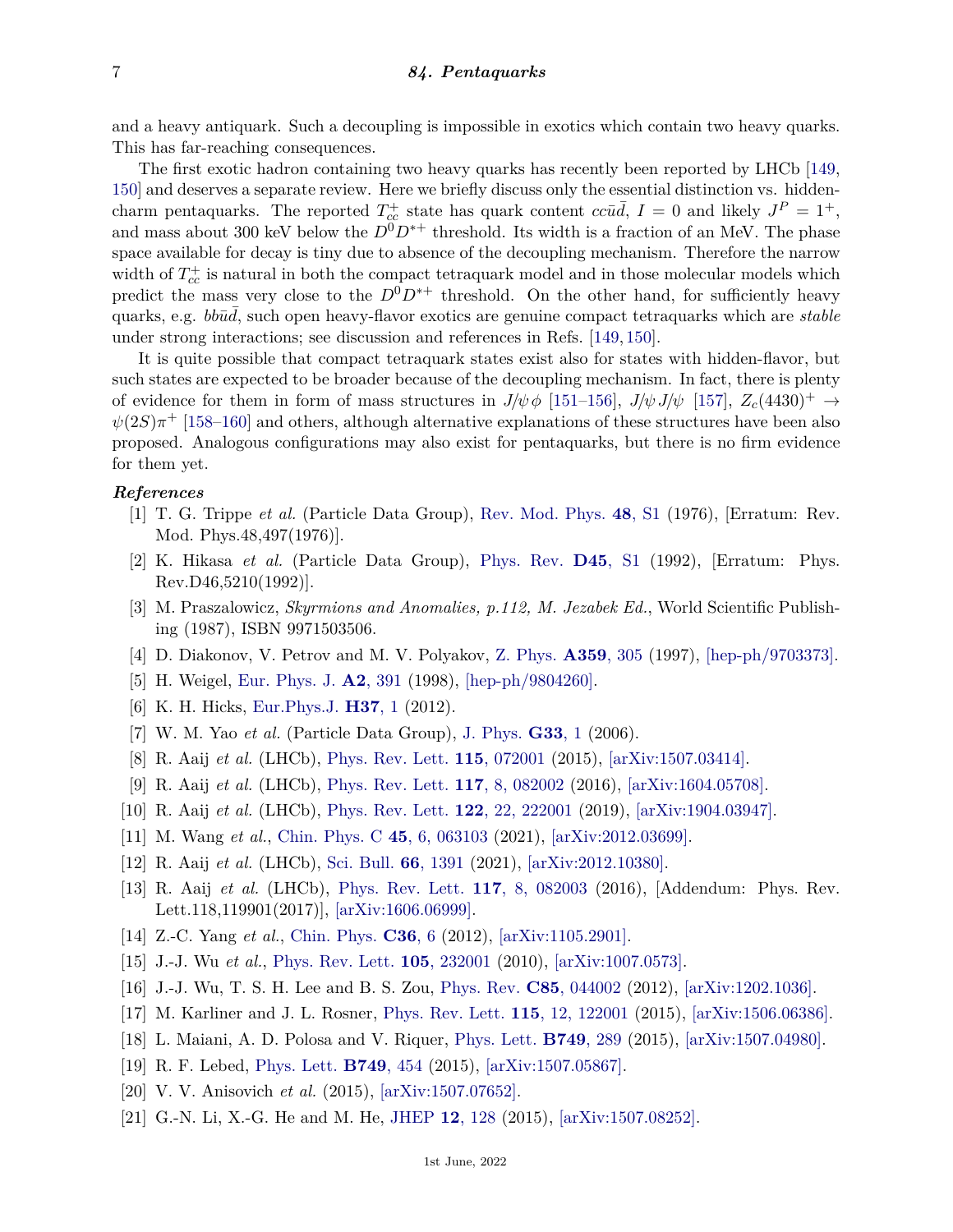- [22] R. Ghosh, A. Bhattacharya and B. Chakrabarti, [Phys. Part. Nucl. Lett.](http://doi.org/10.1134/S1547477117040100) **14**[, 4, 550](http://doi.org/10.1134/S1547477117040100) (2017), [\[arXiv:1508.00356\].](https://arxiv.org/abs/1508.00356)
- [23] Z.-G. Wang, [Eur. Phys. J.](http://doi.org/10.1140/epjc/s10052-016-3920-4) **C76**[, 2, 70](http://doi.org/10.1140/epjc/s10052-016-3920-4) (2016), [\[arXiv:1508.01468\].](https://arxiv.org/abs/1508.01468)
- <span id="page-7-0"></span>[24] R. Zhu and C.-F. Qiao, [Phys. Lett.](http://doi.org/10.1016/j.physletb.2016.03.022) **[B756](http://doi.org/10.1016/j.physletb.2016.03.022)**, 259 (2016), [\[arXiv:1510.08693\].](https://arxiv.org/abs/1510.08693)
- <span id="page-7-1"></span>[25] J. M. Richard, A. Valcarce and J. Vijande, [Phys. Lett.](http://doi.org/10.1016/j.physletb.2017.10.036) **[B774](http://doi.org/10.1016/j.physletb.2017.10.036)**, 710 (2017), [\[arXiv:1710.08239\].](https://arxiv.org/abs/1710.08239)
- <span id="page-7-2"></span>[26] E. Hiyama *et al.*, [Phys. Rev.](http://doi.org/10.1103/PhysRevC.98.045208) **C98**[, 4, 045208](http://doi.org/10.1103/PhysRevC.98.045208) (2018), [\[arXiv:1803.11369\].](https://arxiv.org/abs/1803.11369)
- <span id="page-7-3"></span>[27] A. Ali and A. Y. Parkhomenko, [Phys. Lett.](http://doi.org/10.1016/j.physletb.2019.05.002) **[B793](http://doi.org/10.1016/j.physletb.2019.05.002)**, 365 (2019), [\[arXiv:1904.00446\].](https://arxiv.org/abs/1904.00446)
- <span id="page-7-4"></span>[28] A. Ali *et al.*, [JHEP](http://doi.org/10.1007/JHEP10(2019)256) **10**[, 256](http://doi.org/10.1007/JHEP10(2019)256) (2019), [\[arXiv:1907.06507\].](https://arxiv.org/abs/1907.06507)
- <span id="page-7-5"></span>[29] L. Maiani, A. D. Polosa and V. Riquer, [Phys. Lett.](http://doi.org/10.1016/j.physletb.2018.01.039) **[B778](http://doi.org/10.1016/j.physletb.2018.01.039)**, 247 (2018), [\[arXiv:1712.05296\].](https://arxiv.org/abs/1712.05296)
- <span id="page-7-6"></span>[30] C. Fernandez-Ramirez *et al.* (JPAC), [Phys. Rev. Lett.](http://doi.org/10.1103/PhysRevLett.123.092001) **123**[, 9, 092001](http://doi.org/10.1103/PhysRevLett.123.092001) (2019), [\[arXiv:1904.10021\].](https://arxiv.org/abs/1904.10021)
- <span id="page-7-7"></span>[31] W. L. Wang *et al.*, [Phys. Rev.](http://doi.org/10.1103/PhysRevC.84.015203) **C84**[, 015203](http://doi.org/10.1103/PhysRevC.84.015203) (2011), [\[arXiv:1101.0453\].](https://arxiv.org/abs/1101.0453)
- <span id="page-7-8"></span>[32] J.-J. Wu *et al.*, [Phys. Rev. C](http://doi.org/10.1103/PhysRevC.84.015202) **84**[, 015202](http://doi.org/10.1103/PhysRevC.84.015202) (2011), [\[arXiv:1011.2399\].](https://arxiv.org/abs/1011.2399)
- <span id="page-7-9"></span>[33] C. W. Xiao, J. Nieves and E. Oset, [Phys. Rev.](http://doi.org/10.1103/PhysRevD.88.056012) **D88**[, 056012](http://doi.org/10.1103/PhysRevD.88.056012) (2013), [\[arXiv:1304.5368\].](https://arxiv.org/abs/1304.5368)
- [34] C. W. Xiao, J. Nieves and E. Oset, [Phys. Rev.](http://doi.org/10.1103/PhysRevD.100.014021) **D100**[, 1, 014021](http://doi.org/10.1103/PhysRevD.100.014021) (2019), [\[arXiv:1904.01296\].](https://arxiv.org/abs/1904.01296)
- <span id="page-7-23"></span>[35] M.-Z. Liu *et al.*, [Phys. Rev. Lett.](http://doi.org/10.1103/PhysRevLett.122.242001) **122**[, 24, 242001](http://doi.org/10.1103/PhysRevLett.122.242001) (2019), [\[arXiv:1903.11560\].](https://arxiv.org/abs/1903.11560)
- <span id="page-7-10"></span>[36] G.-J. Wang *et al.*, [Phys. Rev. D](http://doi.org/10.1103/PhysRevD.102.036012) **102**[, 3, 036012](http://doi.org/10.1103/PhysRevD.102.036012) (2020), [\[arXiv:1911.09613\].](https://arxiv.org/abs/1911.09613)
- <span id="page-7-11"></span>[37] P. A. Zyla *et al.* (Particle Data Group), [PTEP](http://doi.org/10.1093/ptep/ptaa104) **2020**[, 8, 083C01](http://doi.org/10.1093/ptep/ptaa104) (2020).
- <span id="page-7-12"></span>[38] C. Hanhart, Yu. S. Kalashnikova and A. V. Nefediev, [Phys. Rev.](http://doi.org/10.1103/PhysRevD.81.094028) **D81**[, 094028](http://doi.org/10.1103/PhysRevD.81.094028) (2010), [\[arXiv:1002.4097\].](https://arxiv.org/abs/1002.4097)
- [39] A. A. Filin *et al.*, [Phys. Rev. Lett.](http://doi.org/10.1103/PhysRevLett.105.019101) **105**[, 019101](http://doi.org/10.1103/PhysRevLett.105.019101) (2010), [\[arXiv:1004.4789\].](https://arxiv.org/abs/1004.4789)
- <span id="page-7-13"></span>[40] F.-K. Guo and U.-G. Meissner, [Phys. Rev.](http://doi.org/10.1103/PhysRevD.84.014013) **D84**[, 014013](http://doi.org/10.1103/PhysRevD.84.014013) (2011), [\[arXiv:1102.3536\].](https://arxiv.org/abs/1102.3536)
- <span id="page-7-14"></span>[41] F.-K. Guo *et al.*, [Rev. Mod. Phys.](http://doi.org/10.1103/RevModPhys.90.015004) **90**[, 1, 015004](http://doi.org/10.1103/RevModPhys.90.015004) (2018), [\[arXiv:1705.00141\].](https://arxiv.org/abs/1705.00141)
- <span id="page-7-15"></span>[42] X.-K. Dong, F.-K. Guo and B.-S. Zou (2021), [\[arXiv:2108.02673\].](https://arxiv.org/abs/2108.02673)
- <span id="page-7-16"></span>[43] S. K. Choi *et al.* (Belle), [Phys. Rev. Lett.](http://doi.org/10.1103/PhysRevLett.91.262001) **91**[, 262001](http://doi.org/10.1103/PhysRevLett.91.262001) (2003), [\[hep-ex/0309032\].](https://arxiv.org/abs/hep-ex/0309032)
- [44] D. Acosta *et al.* (CDF), [Phys. Rev. Lett.](http://doi.org/10.1103/PhysRevLett.93.072001) **93**[, 072001](http://doi.org/10.1103/PhysRevLett.93.072001) (2004), [\[hep-ex/0312021\].](https://arxiv.org/abs/hep-ex/0312021)
- [45] B. Aubert *et al.* (BaBar), [Phys. Rev.](http://doi.org/10.1103/PhysRevD.71.071103) **D71**[, 071103](http://doi.org/10.1103/PhysRevD.71.071103) (2005), [\[hep-ex/0406022\].](https://arxiv.org/abs/hep-ex/0406022)
- <span id="page-7-17"></span>[46] V. M. Abazov *et al.* (D0), [Phys. Rev. Lett.](http://doi.org/10.1103/PhysRevLett.93.162002) **93**[, 162002](http://doi.org/10.1103/PhysRevLett.93.162002) (2004), [\[hep-ex/0405004\].](https://arxiv.org/abs/hep-ex/0405004)
- <span id="page-7-18"></span>[47] M. Karliner and H. J. Lipkin (2008), [\[arXiv:0802.0649\].](https://arxiv.org/abs/0802.0649)
- [48] K. F. Chen *et al.* (Belle), [Phys. Rev. Lett.](http://doi.org/10.1103/PhysRevLett.100.112001) **100**[, 112001](http://doi.org/10.1103/PhysRevLett.100.112001) (2008), [\[arXiv:0710.2577\].](https://arxiv.org/abs/0710.2577)
- [49] A. Bondar *et al.* (Belle), [Phys. Rev. Lett.](http://doi.org/10.1103/PhysRevLett.108.122001) **108**[, 122001](http://doi.org/10.1103/PhysRevLett.108.122001) (2012), [\[arXiv:1110.2251\].](https://arxiv.org/abs/1110.2251)
- [50] P. Krokovny *et al.* (Belle), [Phys. Rev.](http://doi.org/10.1103/PhysRevD.88.052016) **D88**[, 5, 052016](http://doi.org/10.1103/PhysRevD.88.052016) (2013), [\[arXiv:1308.2646\].](https://arxiv.org/abs/1308.2646)
- <span id="page-7-19"></span>[51] A. Garmash *et al.* (Belle), [Phys. Rev.](http://doi.org/10.1103/PhysRevD.91.072003) **D91**[, 7, 072003](http://doi.org/10.1103/PhysRevD.91.072003) (2015), [\[arXiv:1403.0992\].](https://arxiv.org/abs/1403.0992)
- <span id="page-7-20"></span>[52] M. Ablikim *et al.* (BESIII), [Phys. Rev. Lett.](http://doi.org/10.1103/PhysRevLett.110.252001) **110**[, 252001](http://doi.org/10.1103/PhysRevLett.110.252001) (2013), [\[arXiv:1303.5949\].](https://arxiv.org/abs/1303.5949)
- [53] Z. Q. Liu *et al.* (Belle), [Phys. Rev. Lett.](http://doi.org/10.1103/PhysRevLett.110.252002) **110**[, 252002](http://doi.org/10.1103/PhysRevLett.110.252002) (2013), [\[arXiv:1304.0121\].](https://arxiv.org/abs/1304.0121)
- [54] T. Xiao *et al.*, [Phys. Lett.](http://doi.org/10.1016/j.physletb.2013.10.041) **[B727](http://doi.org/10.1016/j.physletb.2013.10.041)**, 366 (2013), [\[arXiv:1304.3036\].](https://arxiv.org/abs/1304.3036)
- [55] M. Ablikim *et al.* (BESIII), [Phys. Rev. Lett.](http://doi.org/10.1103/PhysRevLett.112.022001) **112**[, 2, 022001](http://doi.org/10.1103/PhysRevLett.112.022001) (2014), [\[arXiv:1310.1163\].](https://arxiv.org/abs/1310.1163)
- <span id="page-7-21"></span>[56] M. Ablikim *et al.* (BESIII), [Phys. Rev. Lett.](http://doi.org/10.1103/PhysRevLett.115.112003) **115**[, 11, 112003](http://doi.org/10.1103/PhysRevLett.115.112003) (2015), [\[arXiv:1506.06018\].](https://arxiv.org/abs/1506.06018)
- <span id="page-7-22"></span>[57] M. Ablikim *et al.* (BESIII), [Phys. Rev. Lett.](http://doi.org/10.1103/PhysRevLett.111.242001) **111**[, 24, 242001](http://doi.org/10.1103/PhysRevLett.111.242001) (2013), [\[arXiv:1309.1896\].](https://arxiv.org/abs/1309.1896)
- [58] M. Ablikim *et al.* (BESIII), [Phys. Rev. Lett.](http://doi.org/10.1103/PhysRevLett.113.212002) **113**[, 21, 212002](http://doi.org/10.1103/PhysRevLett.113.212002) (2014), [\[arXiv:1409.6577\].](https://arxiv.org/abs/1409.6577)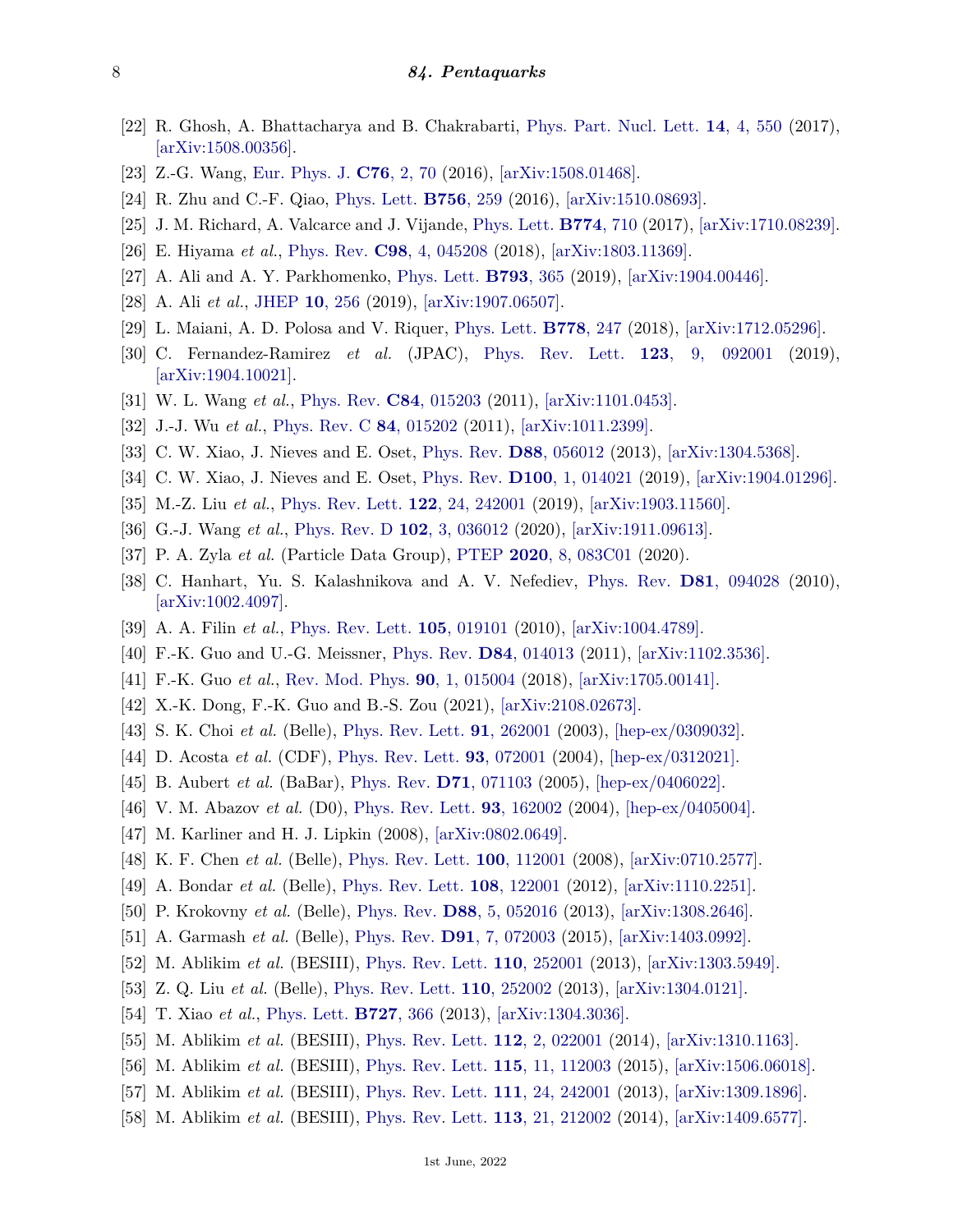- <span id="page-8-0"></span>[59] M. Ablikim *et al.* (BESIII), [Phys. Rev. Lett.](http://doi.org/10.1103/PhysRevLett.112.132001) **112**[, 13, 132001](http://doi.org/10.1103/PhysRevLett.112.132001) (2014), [\[arXiv:1308.2760\].](https://arxiv.org/abs/1308.2760)
- <span id="page-8-1"></span>[60] M. Karliner, [Acta Phys. Polon.](http://doi.org/10.5506/APhysPolB.47.117) **B47**[, 117](http://doi.org/10.5506/APhysPolB.47.117) (2016).
- <span id="page-8-2"></span>[61] M. Karliner, J. L. Rosner and T. Skwarnicki, [Ann. Rev. Nucl. Part. Sci.](http://doi.org/10.1146/annurev-nucl-101917-020902) **68**[, 17](http://doi.org/10.1146/annurev-nucl-101917-020902) (2018), [\[arXiv:1711.10626\].](https://arxiv.org/abs/1711.10626)
- <span id="page-8-3"></span>[62] S. L. Olsen, T. Skwarnicki and D. Zieminska, [Rev. Mod. Phys.](http://doi.org/10.1103/RevModPhys.90.015003) **90**[, 1, 015003](http://doi.org/10.1103/RevModPhys.90.015003) (2018), [\[arXiv:1708.04012\].](https://arxiv.org/abs/1708.04012)
- <span id="page-8-4"></span>[63] M. B. Voloshin and L. B. Okun, JETP Lett. **23**, 333 (1976), [Pisma Zh. Eksp. Teor. Fiz.23,369(1976)].
- [64] A. De Rujula, H. Georgi and S. Glashow, [Phys. Rev. Lett.](http://doi.org/10.1103/PhysRevLett.38.317) **38**[, 317](http://doi.org/10.1103/PhysRevLett.38.317) (1977).
- [65] N. A. Tornqvist, [Phys. Rev. Lett.](http://doi.org/10.1103/PhysRevLett.67.556) **67**[, 556](http://doi.org/10.1103/PhysRevLett.67.556) (1991).
- [66] N. A. Tornqvist, [Z. Phys.](http://doi.org/10.1007/BF01413192) **C61**[, 525](http://doi.org/10.1007/BF01413192) (1994), [\[hep-ph/9310247\].](https://arxiv.org/abs/hep-ph/9310247)
- [67] N. A. Tornqvist, [Phys. Lett.](http://doi.org/10.1016/j.physletb.2004.03.077) **[B590](http://doi.org/10.1016/j.physletb.2004.03.077)**, 209 (2004), [\[hep-ph/0402237\].](https://arxiv.org/abs/hep-ph/0402237)
- [68] C. E. Thomas and F. E. Close, [Phys. Rev.](http://doi.org/10.1103/PhysRevD.78.034007) **D78**[, 034007](http://doi.org/10.1103/PhysRevD.78.034007) (2008), [\[arXiv:0805.3653\].](https://arxiv.org/abs/0805.3653)
- [69] M. Suzuki, [Phys. Rev.](http://doi.org/10.1103/PhysRevD.72.114013) **D72**[, 114013](http://doi.org/10.1103/PhysRevD.72.114013) (2005), [\[hep-ph/0508258\].](https://arxiv.org/abs/hep-ph/0508258)
- [70] S. Fleming *et al.*, [Phys. Rev.](http://doi.org/10.1103/PhysRevD.76.034006) **D76**[, 034006](http://doi.org/10.1103/PhysRevD.76.034006) (2007), [\[hep-ph/0703168\].](https://arxiv.org/abs/hep-ph/0703168)
- <span id="page-8-5"></span>[71] T. E. O. Ericson and G. Karl, [Phys. Lett.](http://doi.org/10.1016/0370-2693(93)90957-J) **[B309](http://doi.org/10.1016/0370-2693(93)90957-J)**, 426 (1993).
- <span id="page-8-6"></span>[72] M. Karliner, H. J. Lipkin and N. A. Tornqvist, in "Proceedings, 14th International Conference on Hadron spectroscopy (Hadron 2011)," (2011), [\[arXiv:1109.3472\],](https://arxiv.org/abs/1109.3472) URL [http:](http://inspirehep.net/record/927616/files/arXiv:1109.3472.pdf) [//inspirehep.net/record/927616/files/arXiv:1109.3472.pdf](http://inspirehep.net/record/927616/files/arXiv:1109.3472.pdf).
- <span id="page-8-7"></span>[73] M. Karliner, H. J. Lipkin and N. A. Tornqvist, [Nucl. Phys. Proc. Suppl.](http://doi.org/10.1016/j.nuclphysbps.2012.02.023) **[225-227](http://doi.org/10.1016/j.nuclphysbps.2012.02.023)**, 102 (2012).
- <span id="page-8-8"></span>[74] M. Karliner, "Hidden Charm Molecular Pentaquarks: Some Open Questions,"in Proc. Bled Mini-Workshop, Slovenia, July 15-19, 2019, B. Golli et al., Eds., p. 25, [http://www-f1.ijs.](http://www-f1.ijs.si/BledPub/bled2019.pdf) [si/BledPub/bled2019.pdf](http://www-f1.ijs.si/BledPub/bled2019.pdf) .
- <span id="page-8-9"></span>[75] X.-Q. Li and X. Liu, [Eur. Phys. J.](http://doi.org/10.1140/epjc/s10052-014-3198-3) **C74**[, 12, 3198](http://doi.org/10.1140/epjc/s10052-014-3198-3) (2014), [\[arXiv:1409.3332\].](https://arxiv.org/abs/1409.3332)
- <span id="page-8-10"></span>[76] R. Chen *et al.*, [Phys. Rev. Lett.](http://doi.org/10.1103/PhysRevLett.115.132002) **115**[, 13, 132002](http://doi.org/10.1103/PhysRevLett.115.132002) (2015), [\[arXiv:1507.03704\].](https://arxiv.org/abs/1507.03704)
- [77] H.-X. Chen *et al.*, [Phys. Rev. Lett.](http://doi.org/10.1103/PhysRevLett.115.172001) **115**[, 17, 172001](http://doi.org/10.1103/PhysRevLett.115.172001) (2015), [\[arXiv:1507.03717\].](https://arxiv.org/abs/1507.03717)
- [78] L. Roca, J. Nieves and E. Oset, [Phys. Rev.](http://doi.org/10.1103/PhysRevD.92.094003) **D92**[, 9, 094003](http://doi.org/10.1103/PhysRevD.92.094003) (2015), [\[arXiv:1507.04249\].](https://arxiv.org/abs/1507.04249)
- [79] J. He, [Phys. Lett.](http://doi.org/10.1016/j.physletb.2015.12.071) **[B753](http://doi.org/10.1016/j.physletb.2015.12.071)**, 547 (2016), [\[arXiv:1507.05200\].](https://arxiv.org/abs/1507.05200)
- [80] H. Huang *et al.*, [Eur. Phys. J.](http://doi.org/10.1140/epjc/s10052-016-4476-z) **C76**[, 11, 624](http://doi.org/10.1140/epjc/s10052-016-4476-z) (2016), [\[arXiv:1510.04648\].](https://arxiv.org/abs/1510.04648)
- [81] L. Roca and E. Oset, [Eur. Phys. J.](http://doi.org/10.1140/epjc/s10052-016-4407-z) **C76**[, 11, 591](http://doi.org/10.1140/epjc/s10052-016-4407-z) (2016), [\[arXiv:1602.06791\].](https://arxiv.org/abs/1602.06791)
- [82] Q.-F. Lü and Y.-B. Dong, [Phys. Rev.](http://doi.org/10.1103/PhysRevD.93.074020) **D93**[, 7, 074020](http://doi.org/10.1103/PhysRevD.93.074020) (2016), [\[arXiv:1603.00559\].](https://arxiv.org/abs/1603.00559)
- [83] Y. Shimizu, D. Suenaga and M. Harada, [Phys. Rev.](http://doi.org/10.1103/PhysRevD.93.114003) **D93**[, 11, 114003](http://doi.org/10.1103/PhysRevD.93.114003) (2016), [\[arXiv:1603.02376\].](https://arxiv.org/abs/1603.02376)
- [84] C.-W. Shen *et al.*, [Nucl. Phys.](http://doi.org/10.1016/j.nuclphysa.2016.04.034) **[A954](http://doi.org/10.1016/j.nuclphysa.2016.04.034)**, 393 (2016), [\[arXiv:1603.04672\].](https://arxiv.org/abs/1603.04672)
- <span id="page-8-11"></span>[85] Y. Yamaguchi *et al.*, [Phys. Rev.](http://doi.org/10.1103/PhysRevD.96.114031) **D96**[, 11, 114031](http://doi.org/10.1103/PhysRevD.96.114031) (2017), [\[arXiv:1709.00819\].](https://arxiv.org/abs/1709.00819)
- <span id="page-8-12"></span>[86] J. F. Giron, R. F. Lebed and C. T. Peterson, [JHEP](http://doi.org/10.1007/JHEP05(2019)061) **05**[, 061](http://doi.org/10.1007/JHEP05(2019)061) (2019), [\[arXiv:1903.04551\].](https://arxiv.org/abs/1903.04551)
- [87] R. Chen *et al.*, [Phys. Rev.](http://doi.org/10.1103/PhysRevD.100.011502) **D100**[, 1, 011502](http://doi.org/10.1103/PhysRevD.100.011502) (2019), [\[arXiv:1903.11013\].](https://arxiv.org/abs/1903.11013)
- [88] F.-K. Guo *et al.*, [Phys. Rev.](http://doi.org/10.1103/PhysRevD.99.091501) **D99**[, 9, 091501](http://doi.org/10.1103/PhysRevD.99.091501) (2019), [\[arXiv:1903.11503\].](https://arxiv.org/abs/1903.11503)
- [89] J. He, [Eur. Phys. J.](http://doi.org/10.1140/epjc/s10052-019-6906-1) **C79**[, 5, 393](http://doi.org/10.1140/epjc/s10052-019-6906-1) (2019), [\[arXiv:1903.11872\].](https://arxiv.org/abs/1903.11872)
- [90] H. Huang, J. He and J. Ping (2019), [\[arXiv:1904.00221\].](https://arxiv.org/abs/1904.00221)
- [91] Y. Shimizu, Y. Yamaguchi and M. Harada (2019), [\[arXiv:1904.00587\].](https://arxiv.org/abs/1904.00587)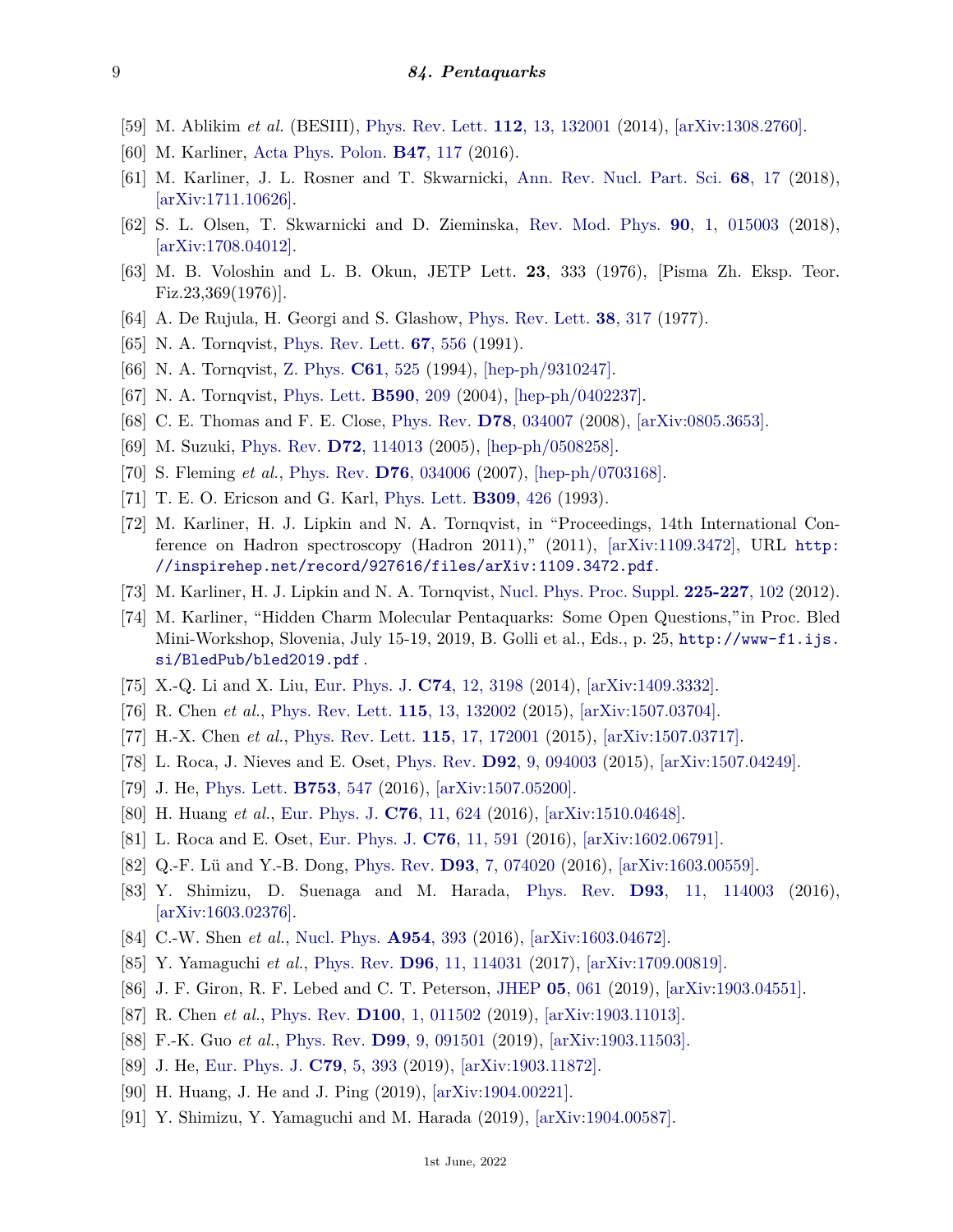- [92] Z.-H. Guo and J. A. Oller, [Phys. Lett.](http://doi.org/10.1016/j.physletb.2019.04.053) **[B793](http://doi.org/10.1016/j.physletb.2019.04.053)**, 144 (2019), [\[arXiv:1904.00851\].](https://arxiv.org/abs/1904.00851)
- [93] C.-J. Xiao *et al.*, [Phys. Rev.](http://doi.org/10.1103/PhysRevD.100.014022) **D100**[, 1, 014022](http://doi.org/10.1103/PhysRevD.100.014022) (2019), [\[arXiv:1904.00872\].](https://arxiv.org/abs/1904.00872)
- [94] Z.-G. Wang, [Int. J. Mod. Phys. A](http://doi.org/10.1142/S0217751X20500037) **35**[, 01, 2050003](http://doi.org/10.1142/S0217751X20500037) (2020), [\[arXiv:1905.02892\].](https://arxiv.org/abs/1905.02892)
- [95] L. Meng *et al.*, [Phys. Rev.](http://doi.org/10.1103/PhysRevD.100.014031) **D100**[, 1, 014031](http://doi.org/10.1103/PhysRevD.100.014031) (2019), [\[arXiv:1905.04113\].](https://arxiv.org/abs/1905.04113)
- [96] F. Giannuzzi, [Phys. Rev.](http://doi.org/10.1103/PhysRevD.99.094006) **D99**[, 9, 094006](http://doi.org/10.1103/PhysRevD.99.094006) (2019), [\[arXiv:1903.04430\].](https://arxiv.org/abs/1903.04430)
- [97] Q. Wu and D.-Y. Chen, [Phys. Rev. D](http://doi.org/10.1103/PhysRevD.100.114002) **100**[, 11, 114002](http://doi.org/10.1103/PhysRevD.100.114002) (2019), [\[arXiv:1906.02480\].](https://arxiv.org/abs/1906.02480)
- <span id="page-9-12"></span>[98] C.-W. Shen, J.-J. Wu and B.-S. Zou, [Phys. Rev.](http://doi.org/10.1103/PhysRevD.100.056006) **D100**[, 5, 056006](http://doi.org/10.1103/PhysRevD.100.056006) (2019), [\[arXiv:1906.03896\].](https://arxiv.org/abs/1906.03896)
- [99] F. Stancu, Eur. Phys. J. C **79**, 11, 957 (2019), [\[arXiv:1902.07101\].](https://arxiv.org/abs/1902.07101)
- <span id="page-9-13"></span>[100] C. W. Xiao, J. Nieves and E. Oset, [Phys. Lett. B](http://doi.org/10.1016/j.physletb.2019.135051) **799**[, 135051](http://doi.org/10.1016/j.physletb.2019.135051) (2019), [\[arXiv:1906.09010\].](https://arxiv.org/abs/1906.09010)
- [101] M. B. Voloshin, [Phys. Rev.](http://doi.org/10.1103/PhysRevD.100.034020) **D100**[, 3, 034020](http://doi.org/10.1103/PhysRevD.100.034020) (2019), [\[arXiv:1907.01476\].](https://arxiv.org/abs/1907.01476)
- [102] S. Sakai, H.-J. Jing and F.-K. Guo, Phys. Rev. D **100**, 7, 074007 (2019), [\[arXiv:1907.03414\].](https://arxiv.org/abs/1907.03414)
- [103] Z.-G. Wang and X. Wang, [Chin. Phys. C](http://doi.org/10.1088/1674-1137/ababf7) **44**[, 103102](http://doi.org/10.1088/1674-1137/ababf7) (2020), [\[arXiv:1907.04582\].](https://arxiv.org/abs/1907.04582)
- [104] Y. Yamaguchi *et al.*, Phys. Rev. D **101**, 9, 091502 (2020), [\[arXiv:1907.04684\].](https://arxiv.org/abs/1907.04684)
- [105] Y.-J. Xu *et al.*, Phys. Rev. D **102**, 3, 034028 (2020), [\[arXiv:1907.05097\].](https://arxiv.org/abs/1907.05097)
- [106] M. Pavon Valderrama, [Phys. Rev. D](http://doi.org/10.1103/PhysRevD.100.094028) **100**[, 9, 094028](http://doi.org/10.1103/PhysRevD.100.094028) (2019), [\[arXiv:1907.05294\].](https://arxiv.org/abs/1907.05294)
- [107] F.-Z. Peng *et al.* (2019), [\[arXiv:1907.05322\].](https://arxiv.org/abs/1907.05322)
- [108] M.-Z. Liu *et al.*, [Phys. Rev. D](http://doi.org/10.1103/PhysRevD.103.054004) **103**[, 5, 054004](http://doi.org/10.1103/PhysRevD.103.054004) (2021), [\[arXiv:1907.06093\].](https://arxiv.org/abs/1907.06093)
- [109] Y.-W. Pan *et al.*, [Phys. Rev. D](http://doi.org/10.1103/PhysRevD.102.011504) **102**[, 1, 011504](http://doi.org/10.1103/PhysRevD.102.011504) (2020), [\[arXiv:1907.11220\].](https://arxiv.org/abs/1907.11220)
- <span id="page-9-0"></span>[110] T. J. Burns and E. S. Swanson, Phys. Rev. D **100**, 11, 114033 (2019), [\[arXiv:1908.03528\].](https://arxiv.org/abs/1908.03528)
- <span id="page-9-1"></span>[111] Y.-H. Lin and B.-S. Zou, [Phys. Rev.](http://doi.org/10.1103/PhysRevD.100.056005) **D100**[, 5, 056005](http://doi.org/10.1103/PhysRevD.100.056005) (2019), [\[arXiv:1908.05309\].](https://arxiv.org/abs/1908.05309)
- <span id="page-9-2"></span>[112] M.-L. Du *et al.* (2021), [\[arXiv:2102.07159\].](https://arxiv.org/abs/2102.07159)
- <span id="page-9-3"></span>[113] S. Dubynskiy and M. B. Voloshin, [Phys. Lett.](http://doi.org/10.1016/j.physletb.2008.07.086) **[B666](http://doi.org/10.1016/j.physletb.2008.07.086)**, 344 (2008), [\[arXiv:0803.2224\].](https://arxiv.org/abs/0803.2224)
- <span id="page-9-4"></span>[114] M. I. Eides, V. Y. Petrov and M. V. Polyakov, Mod. Phys. Lett. A **35**, 18, 2050151 (2020), [\[arXiv:1904.11616\].](https://arxiv.org/abs/1904.11616)
- <span id="page-9-5"></span>[115] F.-K. Guo *et al.*, [Phys. Rev.](http://doi.org/10.1103/PhysRevD.92.071502) **D92**[, 7, 071502](http://doi.org/10.1103/PhysRevD.92.071502) (2015), [\[arXiv:1507.04950\].](https://arxiv.org/abs/1507.04950)
- [116] U.-G. Meissner and J. A. Oller, [Phys. Lett.](http://doi.org/10.1016/j.physletb.2015.10.015) **[B751](http://doi.org/10.1016/j.physletb.2015.10.015)**, 59 (2015), [\[arXiv:1507.07478\].](https://arxiv.org/abs/1507.07478)
- [117] X.-H. Liu, Q. Wang and Q. Zhao, [Phys. Lett.](http://doi.org/10.1016/j.physletb.2016.03.089) **[B757](http://doi.org/10.1016/j.physletb.2016.03.089)**, 231 (2016), [\[arXiv:1507.05359\].](https://arxiv.org/abs/1507.05359)
- <span id="page-9-6"></span>[118] M. Mikhasenko (2015), [\[arXiv:1507.06552\].](https://arxiv.org/abs/1507.06552)
- <span id="page-9-7"></span>[119] T. J. Burns, [Eur. Phys. J.](http://doi.org/10.1140/epja/i2015-15152-6) **A51**[, 11, 152](http://doi.org/10.1140/epja/i2015-15152-6) (2015), [\[arXiv:1509.02460\].](https://arxiv.org/abs/1509.02460)
- <span id="page-9-8"></span>[120] H.-X. Chen *et al.*, [Phys. Rept.](http://doi.org/10.1016/j.physrep.2016.05.004) **[639](http://doi.org/10.1016/j.physrep.2016.05.004)**, 1 (2016), [\[arXiv:1601.02092\].](https://arxiv.org/abs/1601.02092)
- <span id="page-9-9"></span>[121] Y.-R. Liu *et al.*, [Prog. Part. Nucl. Phys.](http://doi.org/10.1016/j.ppnp.2019.04.003) **107**[, 237](http://doi.org/10.1016/j.ppnp.2019.04.003) (2019), [\[arXiv:1903.11976\].](https://arxiv.org/abs/1903.11976)
- <span id="page-9-10"></span>[122] N. Brambilla *et al.*, [Phys. Rept.](http://doi.org/10.1016/j.physrep.2020.05.001) **[873](http://doi.org/10.1016/j.physrep.2020.05.001)**, 1 (2020), [\[arXiv:1907.07583\].](https://arxiv.org/abs/1907.07583)
- <span id="page-9-11"></span>[123] Y. Huang *et al.*, [J. Phys.](http://doi.org/10.1088/0954-3899/41/11/115004) **G41**[, 11, 115004](http://doi.org/10.1088/0954-3899/41/11/115004) (2014), [\[arXiv:1305.4434\].](https://arxiv.org/abs/1305.4434)
- [124] Q. Wang, X.-H. Liu and Q. Zhao, [Phys. Rev.](http://doi.org/10.1103/PhysRevD.92.034022) **D92**[, 034022](http://doi.org/10.1103/PhysRevD.92.034022) (2015), [\[arXiv:1508.00339\].](https://arxiv.org/abs/1508.00339)
- [125] V. Kubarovsky and M. B. Voloshin, [Phys. Rev.](http://doi.org/10.1103/PhysRevD.92.031502) **D92**[, 3, 031502](http://doi.org/10.1103/PhysRevD.92.031502) (2015), [\[arXiv:1508.00888\].](https://arxiv.org/abs/1508.00888)
- [126] M. Karliner and J. L. Rosner, [Phys. Lett.](http://doi.org/10.1016/j.physletb.2015.11.068) **[B752](http://doi.org/10.1016/j.physletb.2015.11.068)**, 329 (2016), [\[arXiv:1508.01496\].](https://arxiv.org/abs/1508.01496)
- [127] A. N. Hiller Blin *et al.*, [Phys. Rev.](http://doi.org/10.1103/PhysRevD.94.034002) **D94**[, 3, 034002](http://doi.org/10.1103/PhysRevD.94.034002) (2016), [\[arXiv:1606.08912\].](https://arxiv.org/abs/1606.08912)
- [128] X. Cao and J.-p. Dai, Phys. Rev. **D100**, 5, 054033 (2019), [\[arXiv:1904.06015\].](https://arxiv.org/abs/1904.06015)
- [129] X.-Y. Wang, X.-R. Chen and J. He, [Phys. Rev.](http://doi.org/10.1103/PhysRevD.99.114007) **D99**[, 11, 114007](http://doi.org/10.1103/PhysRevD.99.114007) (2019), [\[arXiv:1904.11706\].](https://arxiv.org/abs/1904.11706)